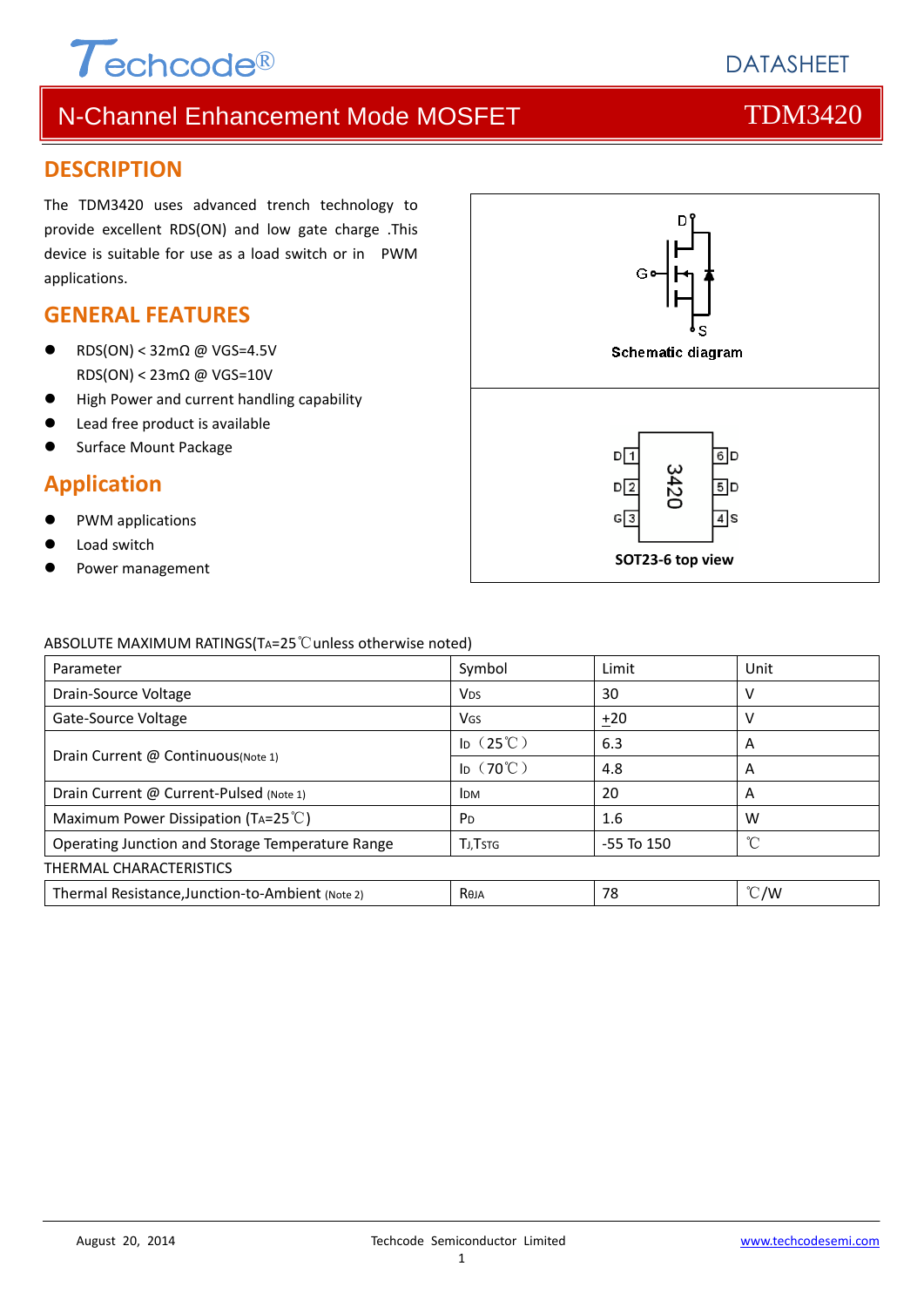

# N-Channel Enhancement Mode MOSFET THE TDM3420

## **ELECTRICAL CHARACTERISTICS (TA=25**℃**unless otherwise noted)**

| Parameter                                 | Symbol                  | Condition                                                     | Min | Typ  | Max            | Unit      |
|-------------------------------------------|-------------------------|---------------------------------------------------------------|-----|------|----------------|-----------|
| OFF CHARACTERISTICS                       |                         |                                                               |     |      |                |           |
| Drain-Source Breakdown Voltage            | <b>BV<sub>DSS</sub></b> | VGS=0V ID=250µA                                               | 30  |      |                | V         |
| Zero Gate Voltage Drain Current           | <b>IDSS</b>             | VDS=24V,VGS=0V                                                |     |      | $\mathbf{1}$   | $\mu$ A   |
| Gate-Body Leakage Current                 | <b>IGSS</b>             | VGS=±20V,VDS=0V                                               |     |      | ±100           | nA        |
| <b>ON CHARACTERISTICS (Note 3)</b>        |                         |                                                               |     |      |                |           |
| <b>Gate Threshold Voltage</b>             | VGS(th)                 | VDS=VGS, ID=250µA                                             | 1   | 1.9  | $\overline{3}$ | V         |
| Drain-Source On-State Resistance          | R <sub>DS</sub> (ON)    | VGS=4.5V, ID=5A                                               |     | 26   | 32             | $m\Omega$ |
|                                           |                         | VGS=10V, ID=8A                                                |     | 20   | 23             | $m\Omega$ |
| DYNAMIC CHARACTERISTICS (Note4)           |                         |                                                               |     |      |                |           |
| Input Capacitance                         | Ciss                    | VDS=15V, VGS=0V, F=1.0MHz                                     |     | 410  |                | PF        |
| <b>Output Capacitance</b>                 | Coss                    |                                                               |     | 70   |                | PF        |
| Reverse Transfer Capacitance              | Crss                    |                                                               |     | 40   |                | PF        |
| <b>SWITCHING CHARACTERISTICS (Note 4)</b> |                         |                                                               |     |      |                |           |
| Turn-on Delay Time                        | $td($ on $)$            | VDS=15V, VGS=10V, RGEN=6Ω ID=1A                               |     | 8    |                | nS        |
| Turn-on Rise Time                         | tr                      |                                                               |     | 9    |                | nS        |
| Turn-Off Delay Time                       | td(off)                 |                                                               |     | 14   |                | nS        |
| <b>Turn-Off Fall Time</b>                 | tf                      |                                                               |     | 4    |                | nS        |
| <b>Total Gate Charge</b>                  | $Q_g$                   | V <sub>DS</sub> =15V,I <sub>D</sub> =8A,V <sub>GS</sub> =4.5V |     | 3.8  |                | nC        |
| Gate-Source Charge                        | Qgs                     |                                                               |     | 1.3  |                | nC        |
| Gate-Drain Charge                         | Qgd                     |                                                               |     | 1.6  |                | nC        |
| Body Diode Reverse Recovery Time          | Trr                     | IF=8A, dl/dt=100A/µs                                          |     | 12.8 |                | nS        |
| Body Diode Reverse Recovery Charge        | Qrr                     |                                                               |     | 3.8  |                | nC        |
| DRAIN-SOURCE DIODE CHARACTERISTICS        |                         |                                                               |     |      |                |           |
| Diode Forward Voltage (Note 3)            | <b>V<sub>SD</sub></b>   | VGS=0V, Is=1A                                                 |     | 0.8  | 1.1            | $\vee$    |
| NOTES:                                    |                         |                                                               |     |      |                |           |

1. Repetitive Rating: Pulse width limited by maximum junction temperature.

2. Surface Mounted on 1in2 FR4 Board,  $t \leq 10$  sec.

3. Pulse Test: Pulse Width  $\leq 300$ μs, Duty Cycle  $\leq 2\%$ .

4. Guaranteed by design, not subject to production testing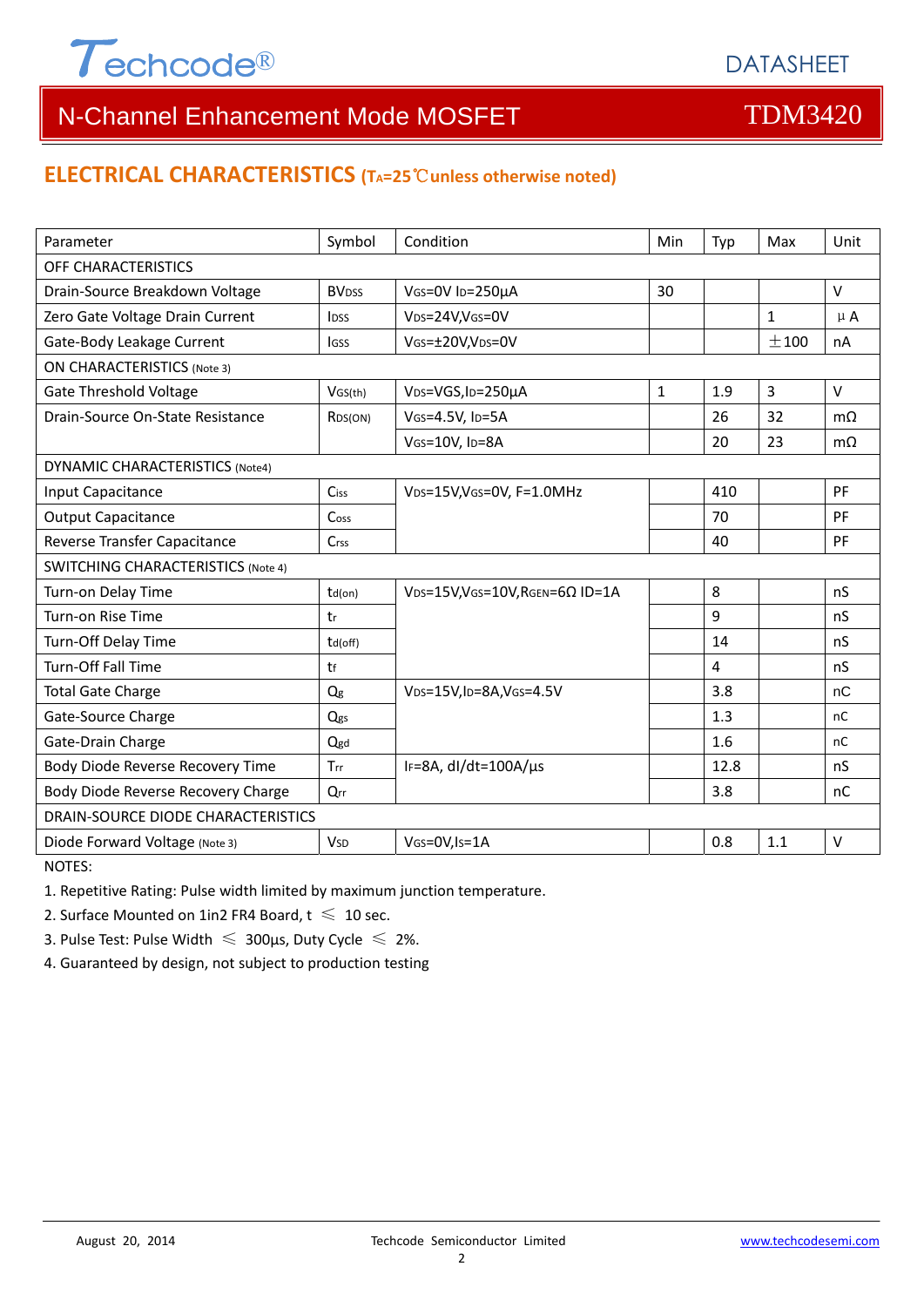

## DATASHEET

# N-Channel Enhancement Mode MOSFET THE TDM3420

## **Typical Operating Characteristics**



**Safe Operation Area** 



### **Power Dissipation**



V<sub>DS</sub> - Drain - Source Voltage (V)

### **Thermal Transient Impedance**

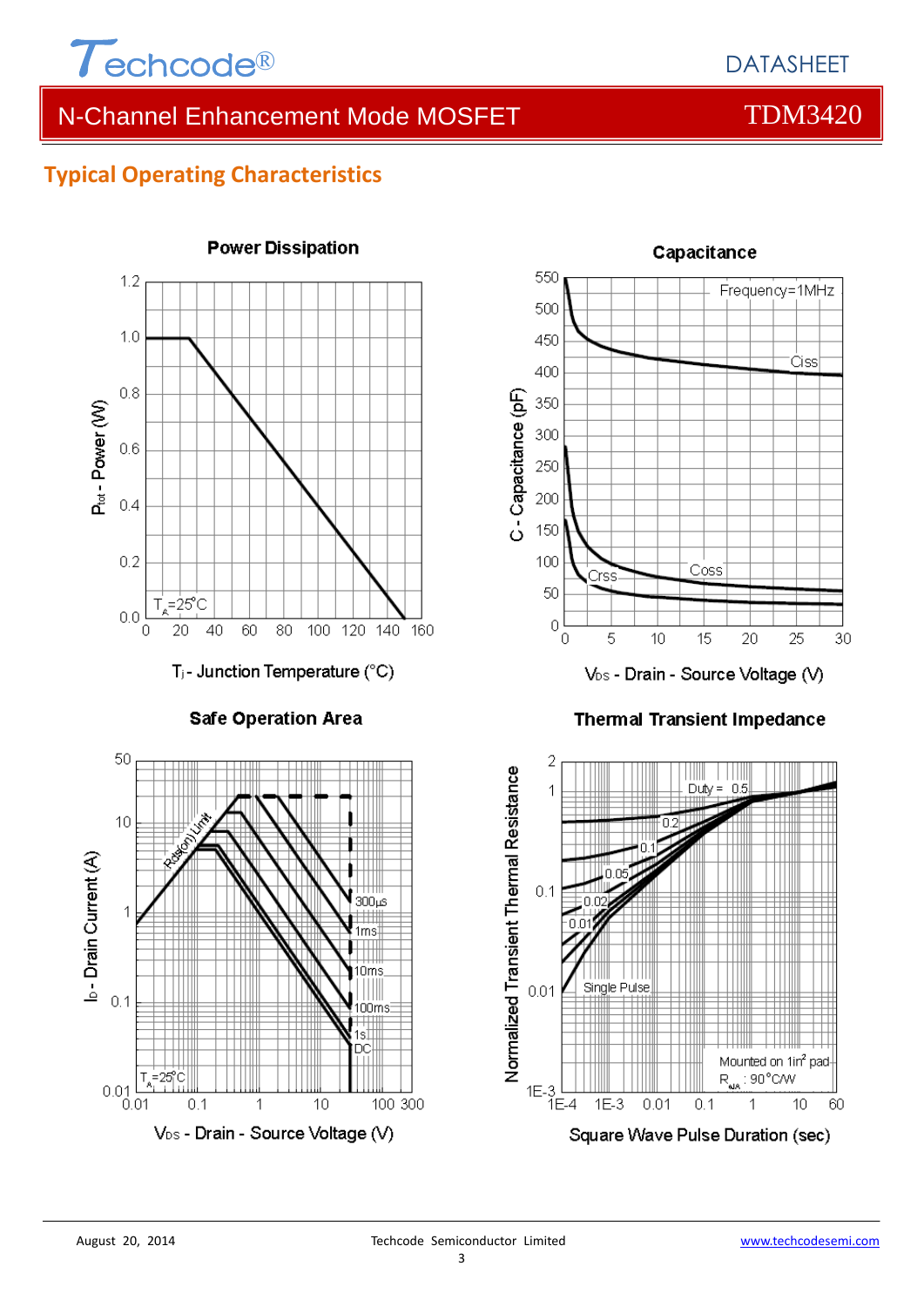

**Drain-Source On Resistance** 

# N-Channel Enhancement Mode MOSFET TOM3420

## **Typical Operating Characteristics(Cont.)**



**Output Characteristics** 





T<sub>j</sub> - Junction Temperature (°C)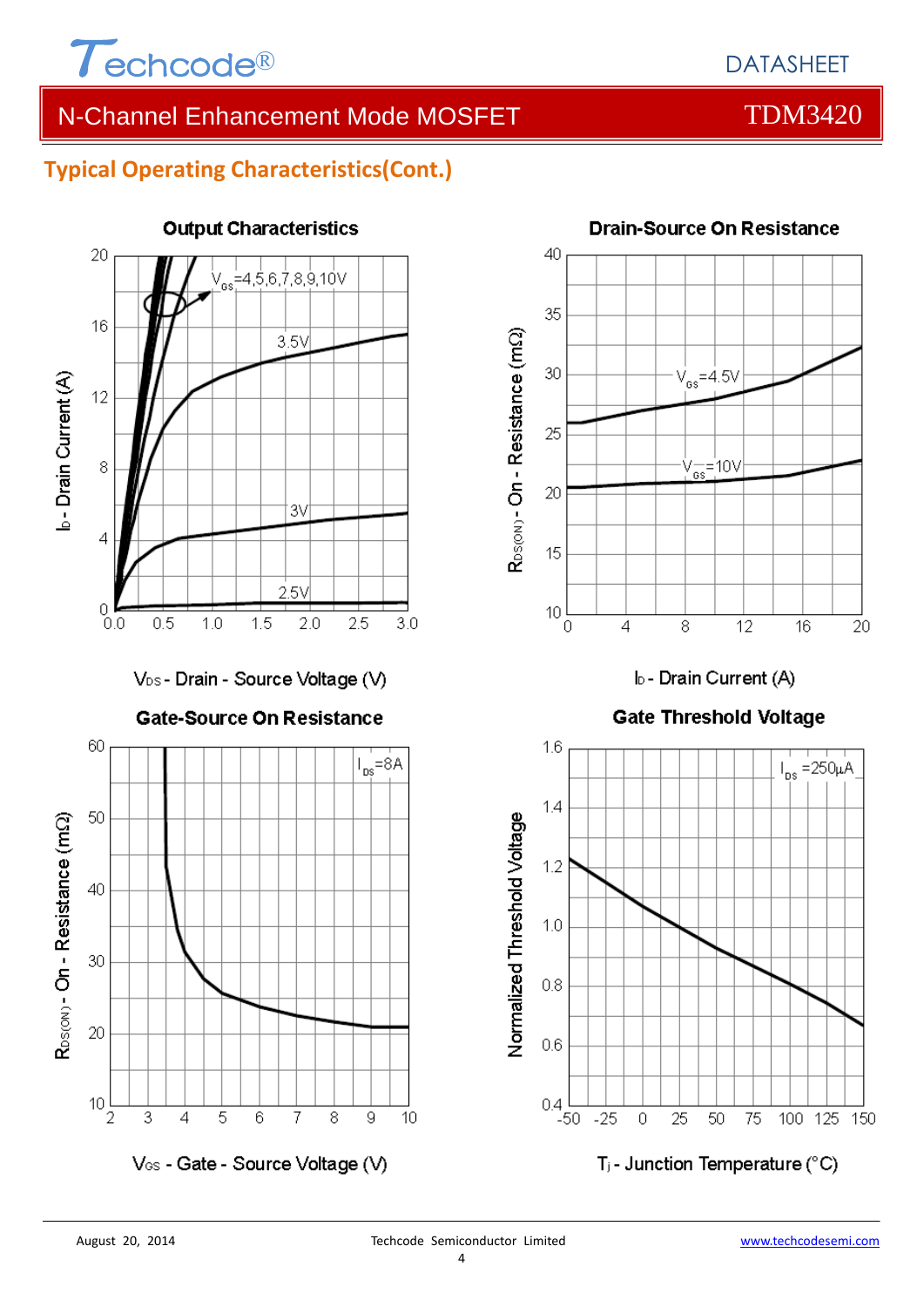

# N-Channel Enhancement Mode MOSFET THE TOM3420

## **Typical Operating Characteristics (Cont.)**



**Drain-Source On Resistance** 



**Gate Charge** 

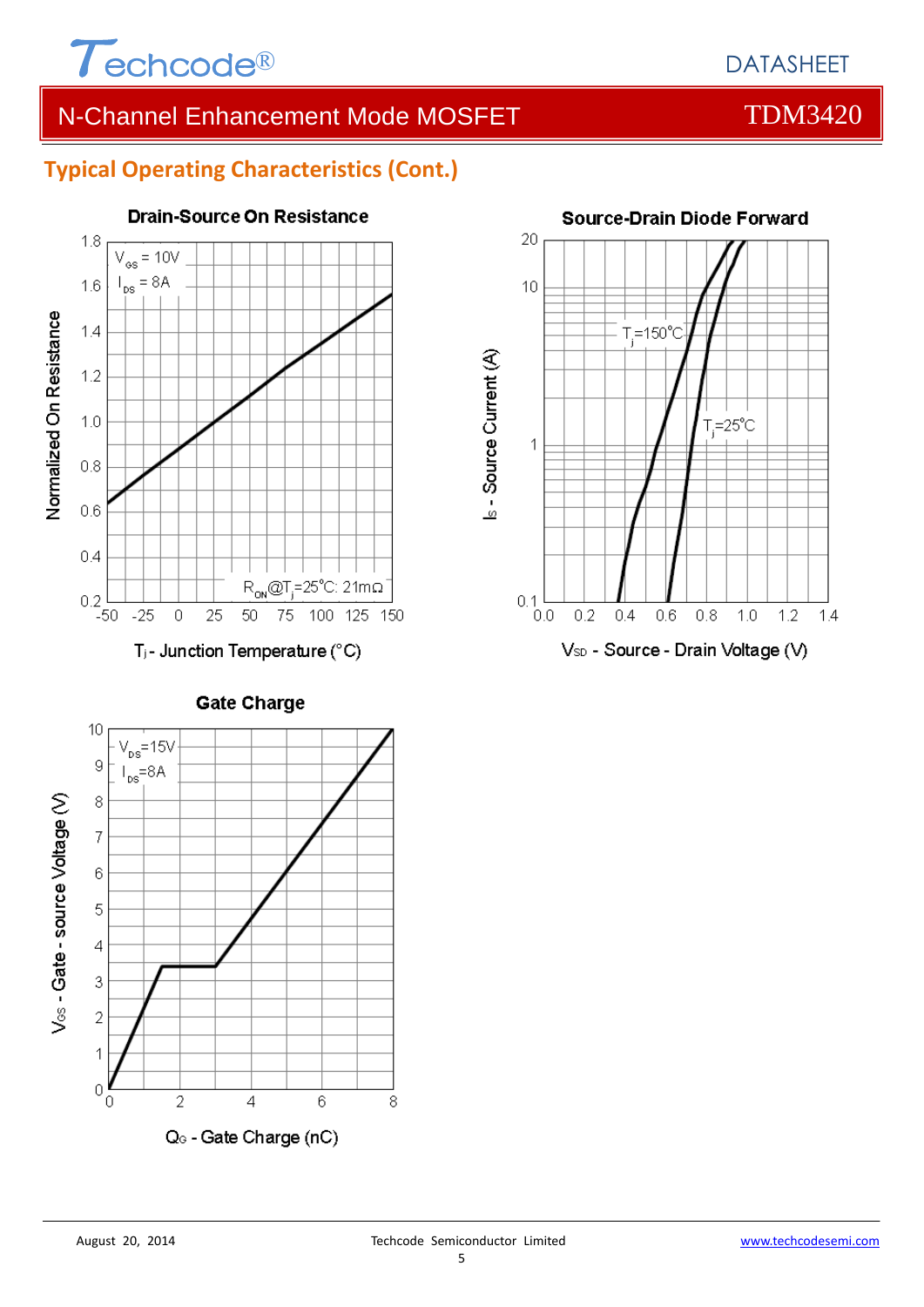

# N-Channel Enhancement Mode MOSFET THE TDM3420

# **Package Information**

### SOT23-6 Package



## DATASHEET